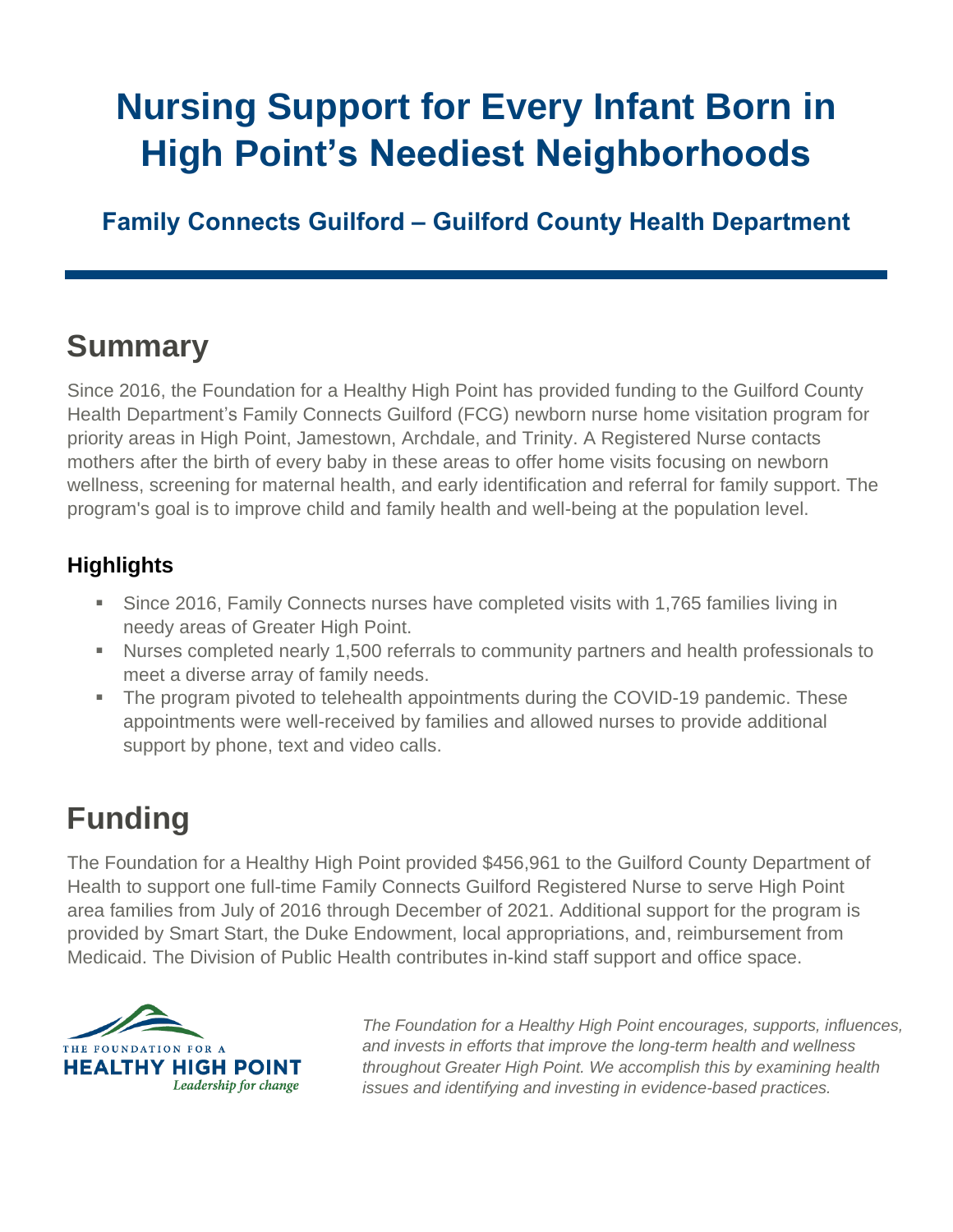## **Background**

The Guilford County Department of Health and Human Services, Division of Public Health is a key partner in the Ready for School, Ready for Life - Get Ready Guilford Initiative, a systems-change effort to ensure Guilford County children enter school ready to learn. The Health Department's Family Connects Guilford program is one of three evidence-based programs serving infants and their parents in priority areas of the county.



The Health Department adopted the national, evidence-based Family Connects International model in 2015 after providing County-wide nurse home visiting services since the 1990s. Since 2016, additional funding from the Foundation for a Healthy High Point has allowed the program to target families in High Point's 27260 and 27262 zip codes, areas of the county with some of the most significant disparities in health and educational outcomes.

#### **Need**

The 2019 Guilford County Community Health Assessment identified persistent racial disparities in the county's birth outcomes. African American mothers have high rates of preterm birth and low birth weight babies, compared to white mothers, leading to short and long-term health conditions for infants and children. Additionally, children living in poverty experience a higher incidence of neglect, emotional/physical abuse, and mental health issues impacting their future educational and occupational attainment.

The 2019 Community Health Assessment notes that residents in High Point's predominantly African-American and Hispanic-Latino neighborhoods often lack transportation, low-cost childcare options, and encounter language barriers, all factors that can contribute to child neglect and health issues. The COVID19 pandemic exacerbated these issues. Families have reported experiencing increased stress due to the demands of remote education, along with higher levels of: food scarcity, illness, and the lack of usual support services provided through pre-pandemic school and community organizational supports. Home visitation nurses have been shown to reduce the incidence of child abuse and neglect and lessen many stressors brought on by the pandemic. FCG nurses can help families understand their child's development and connect them with needed community resources that can help families thrive.

## **Project Description**

Family Connects Guilford replicates the evidence-based nurse home-visitation program developed by the Duke Center for Child and Family Policy (Family Connects International). Registered Nurses provide in-home assessments, education, home observations, and demonstration of prevention strategies. Families of newborns are identified by Family Connects nurses who conduct hospital rounds at High Point Medical Center, Cone Health Women's and Childrens Center and through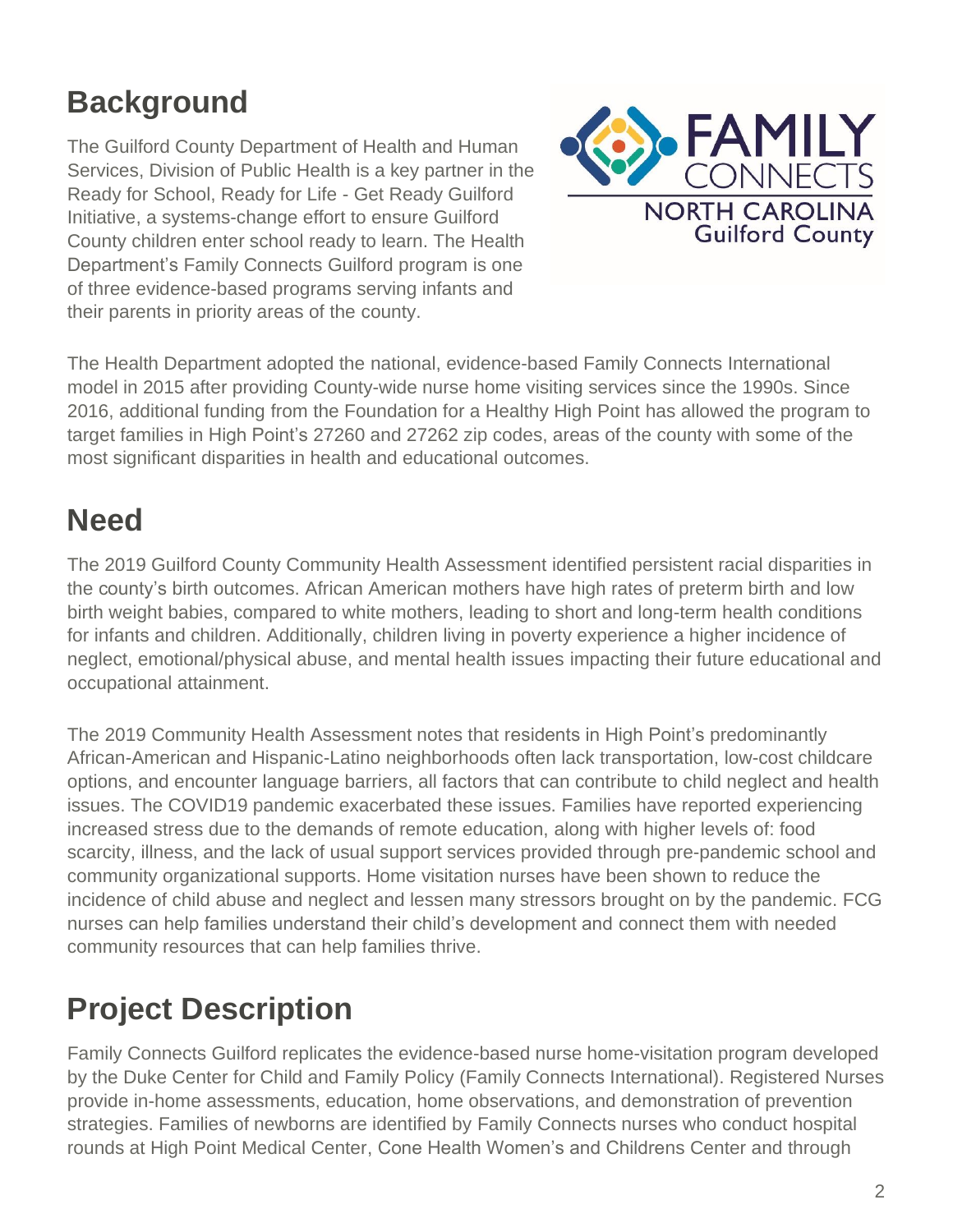referrals made by medical providers. GFC nurses reach out to mothers to introduce the program and encourage them to schedule a home or telehealth visit in the first weeks after birth. Every family in Guilford County is eligible to receive a Family Connects Guilford nurse visit post-delivery, regardless of income or economic status.

The nurse visit consists of a physical exam of mother and baby, assessments of the family and home environment, which include screenings for depression, substance abuse, relationship violence, along with any needed referrals and follow-up for identified needs. Visits last approximately 1 ½ to 2 hours. As needed, nurses will follow-up a week later to ensure followthrough with referrals to community resources and to assess any additional support needs.

The Family Connects program is part of a larger systems-change effort in the county to improve health and educational outcomes for Guilford County children. Family Connects coordinates home visits with Nurse-Family Partnership (also a FHHP Healthy Beginnings grant recipient) and HealthySteps to prevent overlaps in services. Family Connects staff also serve on five Get Ready Guilford Initiative committees. The program also collaborates with numerous local agencies including Women, Infant and Children (WIC), Care Management for At Risk Children (CMARC), Care Management for High-Risk Pregnancy (CMHRP), the Local Interagency Coordinating Council, NICU Discharge Planning, Infant Mortality Coalition, United Way of High Point's Children Initiative, and other community agencies.

Due to the COVID-19 pandemic, home visiting services were suspended between March and June of 2020 and the program pivoted to telehealth visits. These visits, conducted by phone or video

calls, were similar in length to in-person visits, with the nurse following-up to provide resources and other information by email or text messages.

Shelley Mason, the Family Connects nurse serving High Point, shared that many clients preferred the telehealth visits to inperson visits during the pandemic for safety and convenience. Many new mothers were isolated in their homes and welcomed being able to talk with Shelley without the stress of preparing for a home visit. As many of the mothers are young, they are tech savvy and comfortable with video calls. While Shelley was not able to weigh the babies or do other hands-on exams, she felt that telehealth visits provided important ways to engage and connect with new mothers during this challenging time.

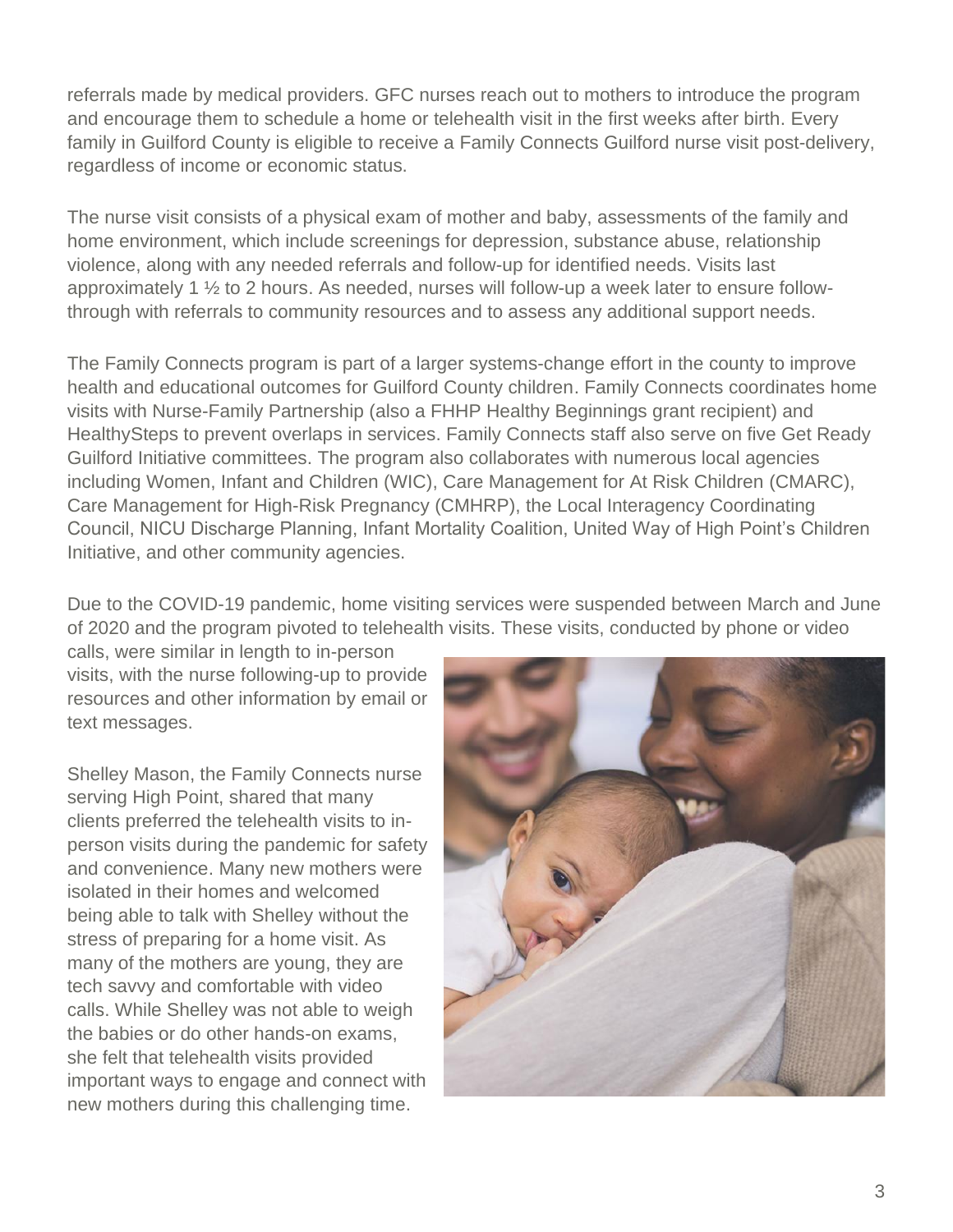#### **Results**

According to Family Connects reports, between August 2016 through September 2021, the Family Connects Guilford program visited 1,765 families living in Greater High Point. About three-quarters of the families (1,315 families) had Medicaid as their primary form of insurance. Additionally, Family Connects nurses made nearly 1,500 referrals to local area community partners, medical, and mental health professionals based on assessments and client needs.

Data from a nationally conducted randomized controlled trial found that Family Connects reduces the number of emergency room visits and hospital overnight stays by 50% in the first year of life. Mothers and families who received an IHV were 30% less likely to experience postpartum depression or anxiety and had 44% lower rates of Child Protective Service investigations for abuse or neglect, and home environments were safer and had more learning materials to support infant development.

The following success story was shared by Shelley Mason, the Family Connects Nurse serving High Point:

Shelley contacted her client to schedule an in-home visit. While on the call she asked the client if there were any concerns that needed to be addressed before the visit. The client was an English as a Second Language client but spoke enough English that an interpreter was not needed. She stated that WIC didn't give her any formula and that she wasn't making enough breastmilk to meet the baby's demands. The client also stated she had completed a WIC appointment since delivery, and that she asked WIC for a partial breastfeeding package but did not receive any formula.

Shelley emailed a nutritionist at WIC who stated that mom didn't complete her telephone appointment due to staff not being able to reach her. The WIC nutritionist stated she would contact the High Point WIC office and have someone call the mom that same day. The nutritionist emailed Shelley later to state that staff had tried contacting client and weren't able to reach her. Shelley texted the client to let her know that WIC staff were trying to reach her. The nutritionist confirmed that after the text, the client called WIC and followed through with an appointment to be recertified. The client was given the formula she needed. The client later told Shelley at the home visit appointment that she was very appreciative of the assistance she received.

"I found [the nurse] to be helpful. At the time my baby was colicky and had a rash and Shelley was able to troubleshoot with me. She also followed up with me and made she I got the medical help I needed. She helped me a whole lot. I felt like she went above and beyond for me. She stayed on my  $doctor$  until  $I$  got a call back."